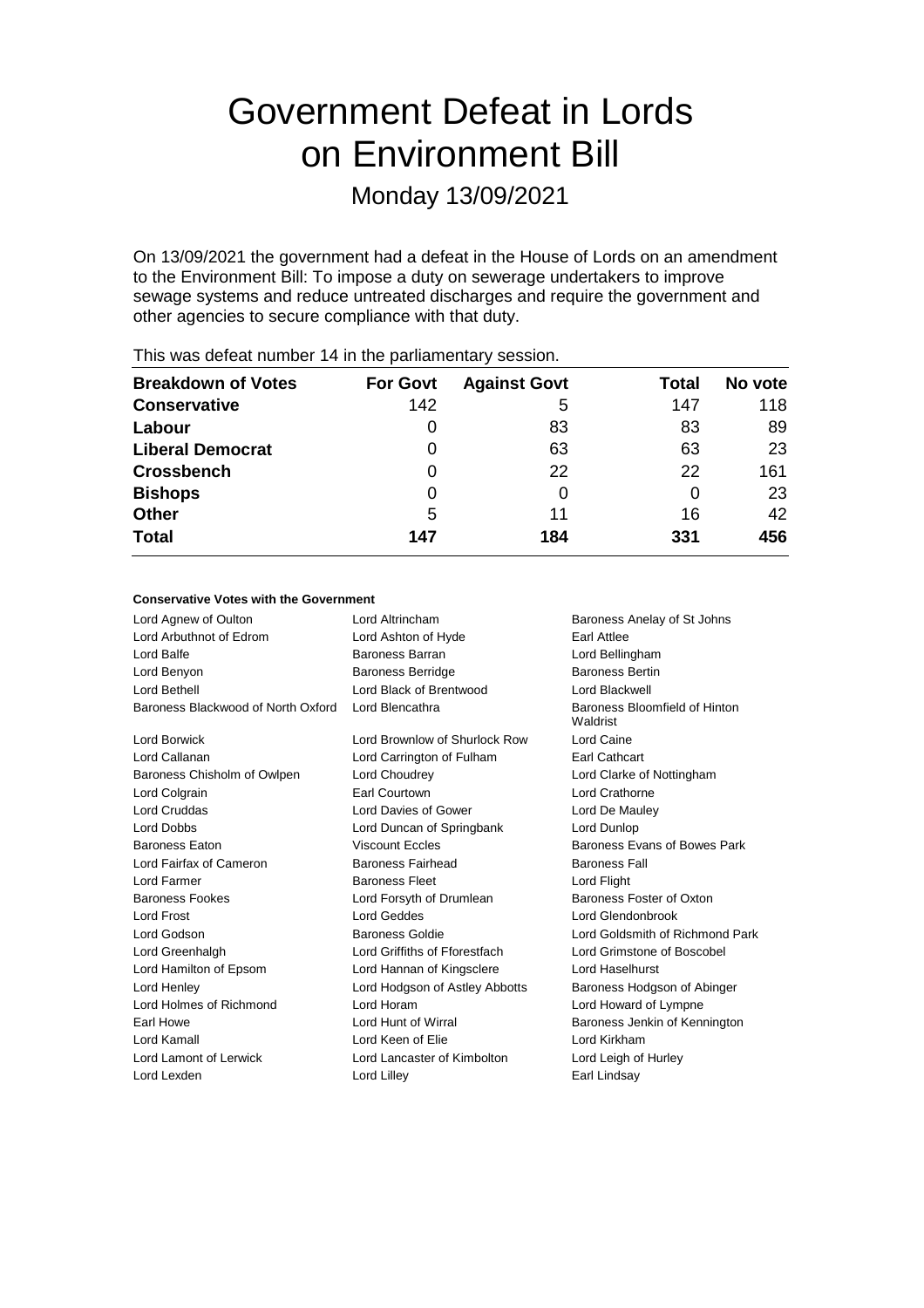Viscount Younger of Leckie

Lord Lingfield Lord Mackay of Clashfern Baroness Manzoor Lord Maude of Horsham Lord McColl of Dulwich Lord McInnes of Kilwinning **Lord McLoughlin Communist Communist Communist Communist Communist Communist Communist Communist Communist Communist Communist Communist Communist Communist Communist Communist Communist Communist Communist Communist Com** Baroness Mone **Baroness Mone Duke of Montrose Baroness Morris of Bolton** Lord Moylan Lord Moynihan Lord Naseby Baroness Neville-Rolfe **Baroness Nicholson of Winterbourne** Baroness Noakes Lord Norton of Louth Lord O'Shaughnessy Lord Parkinson of Whitley Bay Lord Patten **Lord Pickles Lord Pickles Baroness Pidding** Lord Polak **Lord Porter of Spalding Baroness Rawlings** Baroness Rawlings Lord Reay Lord Risby Lord Robathan Baroness Rock Baroness Sanderson of Welton Lord Sandhurst Lord Sarfraz **Lord Sassoon Lord Sassoon** Baroness Sater Baroness Scott of Bybrook Baroness Seccombe Lord Selkirk of Douglas Lord Sharpe of Epsom Lord Sheikh Lord Sherbourne of Didsbury Baroness Shields **Earl Shinkwin** Lord Shinkwin **Earl Shrewsbury** Lord Smith of Hindhead Lord Stewart of Dirleton Baroness Stowell of Beeston Baroness Stroud Baroness Sugg Lord Suri Lord Taylor of Holbeach Lord True Lord Tugendhat Lord Udny-Lister **Baroness Vere of Norbiton** Baroness Verma Baroness Warsi Lord Wasserman Lord Wei Lord Wharton of Yarm Baroness Williams of Trafford Lord Young of Cookham

#### **Conservative Votes against the Government**

| Baroness Altmann        | <b>Earl Caithness</b>    |
|-------------------------|--------------------------|
| Lord King of Bridgwater | Lord Randall of Uxbridge |

Earl Caithness **Alternative Earl Caithness** Lord Deben

### **Labour Votes with the Government**

# **Labour Votes against the Government**

Baroness Adams of Craigielea Lord Adonis **Lord Adonis** Lord Alli Lord Whitty Baroness Wilcox of Newport Lord Wood of Anfield

Lord Anderson of Swansea **Baroness Armstrong of Hill Top** Lord Bach Lord Bassam of Brighton **Lord Berkeley Baroness Blake of Leeds Baroness Blake of Leeds** Lord Bradley Lord Brooke of Alverthorpe Lord Browne of Ladyton Baroness Bryan of Partick **Lord Campbell-Savours** Baroness Chakrabarti Viscount Chandos **Baroness Chapman of Darlington** Lord Clark of Windermere Lord Coaker Baroness Cohen of Pimlico Lord Collins of Highbury Baroness Corston **Baroness Crawley Corporation** Lord Davidson of Glen Clova Lord Davies of Oldham **Lord Davies of Brixton** Baroness Donaghy Baroness Drake Lord Elder Lord Foulkes of Cumnock Baroness Golding Lord Grocott Lord Harris of Haringey Baroness Healy of Primrose Hill Baroness Henig Baroness Hensen Baroness Hilton of Eggardon Lord Howarth of Newport **Lord Hunt of Kings Heath** Baroness Jones of Whitchurch Lord Layard **Lord Lipsey** Lord Lipsey **Baroness Mallalieu** Lord Maxton **Lord McAvoy Baroness McDonagh Lord McAvoy Baroness McDonagh** Baroness McIntosh of Hudnall Lord McNicol of West Kilbride Baroness Merron Baroness Morris of Yardley **Baroness Osamor** Baroness Primarolo Baroness Prosser **Baroness Quin** Baroness Quin Baroness Ramsay of Cartvale Lord Rooker Lord Rosser Baroness Royall of Blaisdon Lord Sawyer **Baroness Sherlock** Baroness Sherlock Baroness Smith of Basildon Viscount Stansgate Baroness Taylor of Bolton Baroness Thornton Lord Touhig **Lord Tunnicliffe** Lord Tunnicliffe Lord Watson of Invergowrie Lord Watts Baroness Wheeler Baroness Whitaker

Lord Haworth Baroness Hayman of Ullock Baroness Hayter of Kentish Town Lord Jordan Lord Kennedy of Southwark Baroness Kennedy of The Shaws Lord Khan of Burnley **Lord Knight of Weymouth** Baroness Lawrence of Clarendon